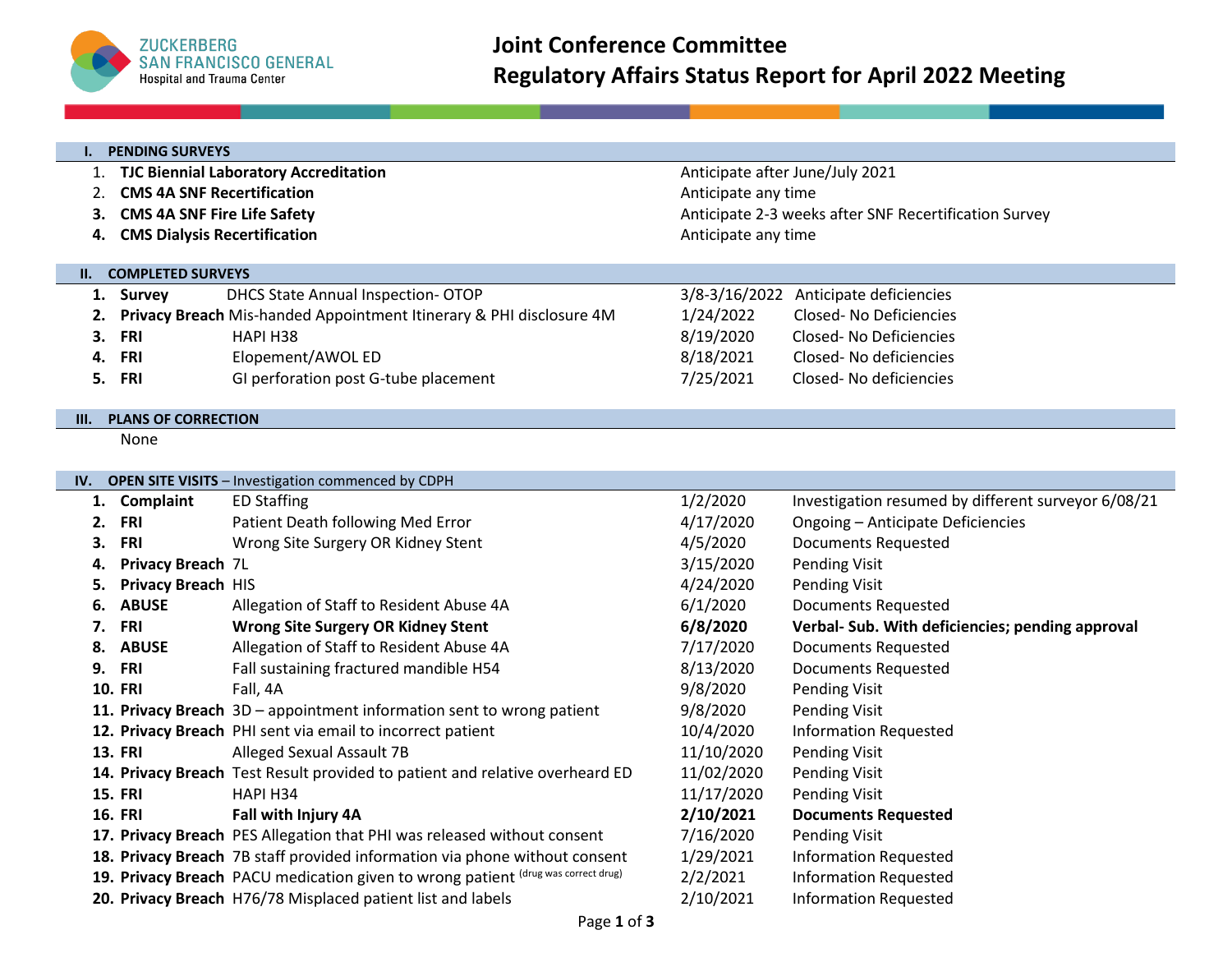

## **Joint Conference Committee Regulatory Affairs Status Report for April 2022 Meeting**

|                | 21. Privacy Breach 7B appointment slip given to wrong patient                              | 2/12/2021 | <b>Information Requested</b>                 |
|----------------|--------------------------------------------------------------------------------------------|-----------|----------------------------------------------|
|                | 22. Privacy Breach H25 medication given to wrong patient (drug was correct drug)           | 2/20/2021 | <b>Information Requested</b>                 |
| <b>23. FRI</b> | <b>Medication Error ICU</b>                                                                | 3/23/2021 | On-site visit-4/14/22                        |
| 24. Abuse      | <b>Resident to Resident 4A</b>                                                             | 4/7/2021  | <b>Pending Visit</b>                         |
| <b>25. FRI</b> | Product/Device - Blood Transfusion Event IR                                                | 4/3/2021  | <b>Pending Visit</b>                         |
| <b>26. FRI</b> | HAPI Right Heel, H54                                                                       | 4/8/2021  | <b>Pending Visit</b>                         |
| <b>27. FRI</b> | HAPI Left Heel H62                                                                         | 4/22/2021 | <b>Pending Visit</b>                         |
|                | 28. Privacy Breach Merged information records with a different patient                     | 4/23/2021 | <b>Pending Visit</b>                         |
| 29. Complaint  | Infection Control - 4M                                                                     | 6/10/2021 | <b>Pending Visit</b>                         |
| <b>30. FRI</b> | HVAC Fan Malfunction, B-Wing, Building 5                                                   | 6/12/2021 | <b>Documents Requested</b>                   |
|                | 31. Privacy Breach Patient's EKG results sent to wrong cell phone number                   | 6/15/2021 | <b>Pending Visit</b>                         |
|                | 32. Privacy Breach Merged information records with a different patient                     | 5/7/2021  | <b>Pending Visit</b>                         |
| <b>33. FRI</b> | Gastric perforation post ET insertion during intubation                                    | 7/17/2021 | <b>Pending Visit</b>                         |
| <b>34. FRI</b> | <b>COVID-19 Outbreak Notification 7B</b>                                                   | 7/25/2021 | Verbal- No deficiencies; supervisor approved |
| <b>35. FRI</b> | Surgical Complication during spinal surgery                                                | 8/3/2021  | <b>Pending Visit</b>                         |
| 36. Complaint  | Consumer complaint regarding a physician                                                   | 8/10/2021 | <b>Pending Visit</b>                         |
| <b>37. FRI</b> | <b>HAPI Stage 2 coccyx</b>                                                                 | 8/29/2021 | <b>Pending Visit</b>                         |
| <b>38. FRI</b> | Elopement/AWOL ED                                                                          | 8/30/2021 | Verbal- No deficiencies; pending approval    |
|                | 39. Privacy Breach Mis-mailed PHI regarding upcoming procedure, 3D                         | 9/1/2021  | <b>Pending Visit</b>                         |
| <b>40. FRI</b> | Alleged Staff to Patient Sexual Assault H54                                                | 9/15/2021 | <b>Documents Requested</b>                   |
| <b>41. FRI</b> | Elopement/AWOL H34                                                                         | 9/18/2021 | <b>Pending Visit</b>                         |
| <b>42. FRI</b> | Fall with intertrochanteric fracture 7C                                                    | 10/7/2021 | <b>Documents Requested</b>                   |
| <b>43. FRI</b> | HAPI Unstageable coccyx and left ischium                                                   | 9/29/2021 | Verbal- No deficiencies; pending approval    |
| <b>44. FRI</b> | Retained penrose drain from surgery in May 2020                                            | 11/2/2021 | <b>Documents Requested</b>                   |
| <b>45. FRI</b> | Allegation of abuse by family member (H42)                                                 | 4/1/2021  | <b>Pending Visit</b>                         |
| <b>46. FRI</b> | Use of Force (7L)                                                                          | 1/5/2022  | <b>Pending Visit</b>                         |
| <b>47. FRI</b> | Elopement/AWOL ED                                                                          | 1/6/2022  | Pending Visit                                |
| <b>48. FRI</b> | Patient to Patient Sexual Assault 7B                                                       | 1/11/2022 | <b>Pending Visit</b>                         |
|                | 49. Privacy Breach Unauthorized disclosure by staff H32                                    | 12/8/2021 | <b>Pending Visit</b>                         |
| <b>50. FRI</b> | HAPI Stage 3 on coccyx and left ischium H78                                                | 1/19/2022 | <b>Pending Visit</b>                         |
| <b>51. FRI</b> | 4A COVID Outbreak Notification                                                             | 1/20/2022 | <b>Documents Requested</b>                   |
| <b>52. FRI</b> | Procedure performed on the wrong patient 4M                                                | 1/24/2022 | <b>Pending Visit</b>                         |
| <b>53. FRI</b> | HAPI unstageable coccyx H54                                                                | 2/7/2022  | <b>Pending Visit</b>                         |
|                | 54. Privacy Breach Mis-handed Patient Itinerary 5M                                         | 2/9/2022  | Pending Visit                                |
|                | 55. Privacy Breach Unauthorized access to medical record by 2 staff members NICU 1/24/2022 |           | <b>Pending Visit</b>                         |
| <b>56. FRI</b> | HAPI unstageable to sacrum H76                                                             | 2/25/2022 | <b>Pending Visit</b>                         |
| <b>57. FRI</b> | HAPI unstageable to coccyx                                                                 | 3/7/2022  | <b>Pending Visit</b>                         |